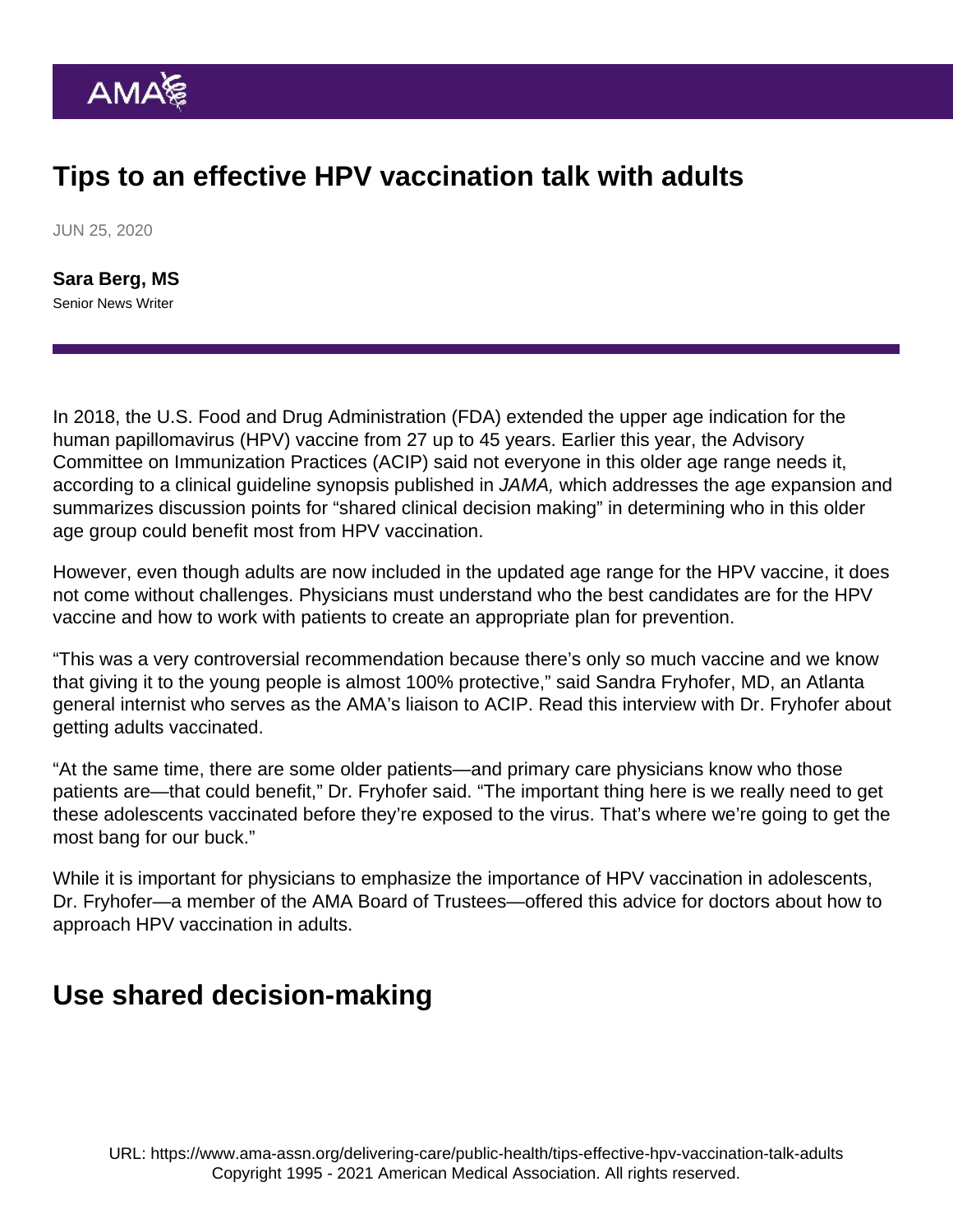Many adults 27–45 will have already been exposed to HPV earlier in life, which makes universal vaccination for all adults not cost effective, says the synopsis. Physicians should obtain a thorough sexual history and educate patients about the potential value of the HPV vaccine for their circumstance through [shared decision making](https://www.cdc.gov/vaccines/acip/acip-scdm-faqs.html).

"Vaccine safety is not an issue, but the vaccine may not be as effective in those who've had multiple lifetime sex partners and thus are more likely to have been previously infected with vaccine-type HPV strains," she said.

Additionally, people in a long-term mutually monogamous relationship are not likely to get a new HPV infection, said Dr. Fryhofer. However, "at any age, a new partner is a risk factor for a new HPV infection.

Those with fewer prior sex partners who are now at risk of exposure to a new HPV infection from a new sex partner, are the most likely to benefit from HPV vaccination."

"Your patients need to understand the potential value of the vaccine for their circumstances," said Dr. Fryhofer. "And then of course, you and your patient have to decide whether or not to vaccinate".

Follow these [six steps to improve adult vaccination rates in your practice](https://www.ama-assn.org/delivering-care/public-health/6-steps-practices-improve-adult-vaccination-rates).

## Emphasize cancer prevention

The HPV vaccine is highly effective and has even demonstrated high levels of immunogenicity for patients up to age 45. It can also help prevent cervical and anal intraepithelial neoplasia, oropharyngeal cancer, other genital cancers, and condyloma.

"We have to emphasize the cancer preventing potential and the fact that it's a prophylactic vaccine—it doesn't treat HPV related disease, and it doesn't prevent progression. Unfortunately, there's no clinical antibody test and there's no antibody titer that can predict immunity," said Dr. Fryhofer. "It's a vaccine that stops you from getting this infection in the first place."

"It's really an insurance policy to help your family stay safe," she said. "It's one thing that we definitely can do to prevent cancer."

Learn how [teamwork and an empathic approach helped one clinic double its vaccination rate.](https://www.ama-assn.org/delivering-care/public-health/teamwork-empathic-approach-help-clinic-double-vaccination-rate)

## Have healthy conversations